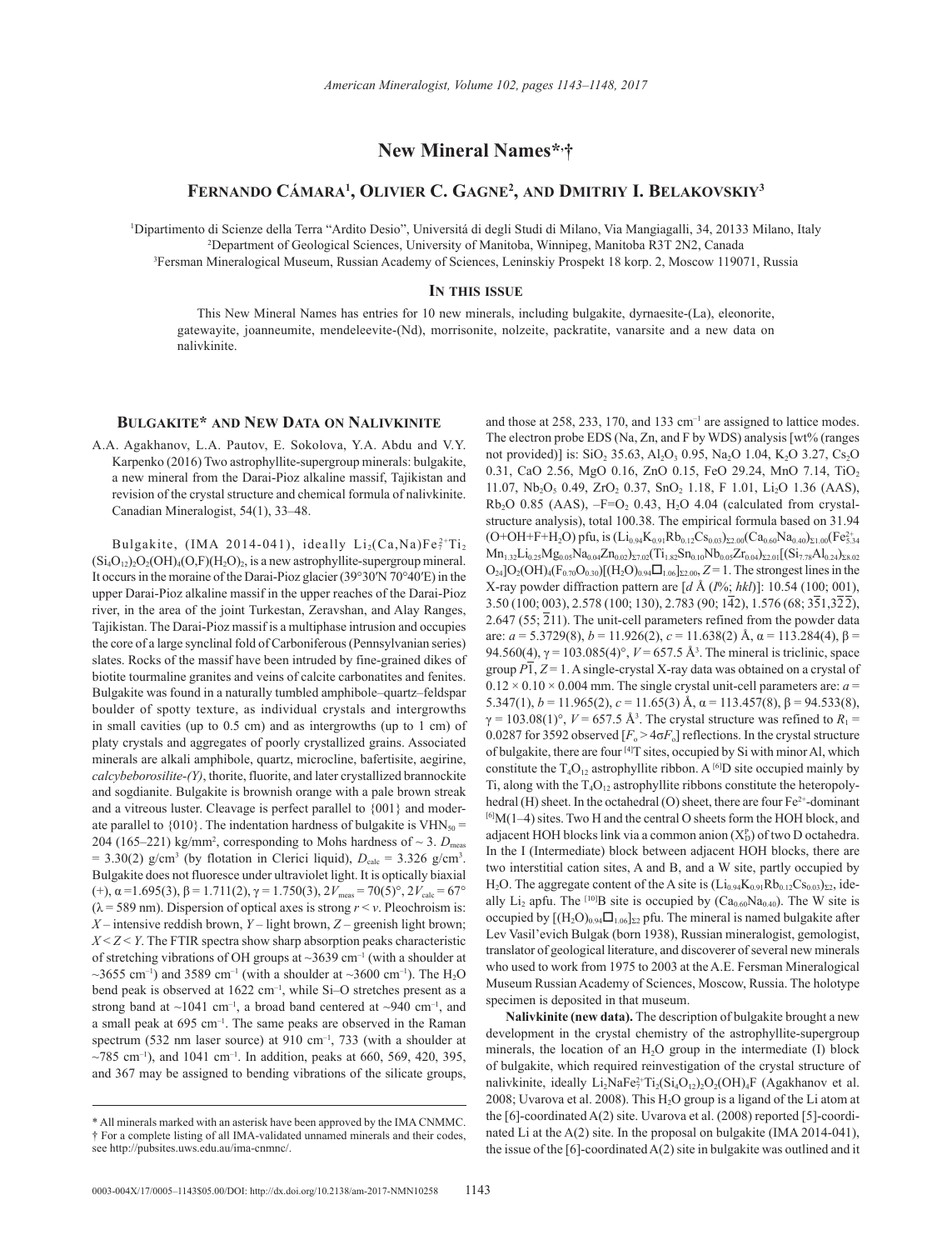was suggested a revision of the crystal structure of nalivkinite that would result in the following ideal formula:  $Li_2NaFe_7^{2+}Ti_2(Si_4O_{12})_2O_2(OH)_4F$  $(H_2O)_2$ . The proposal was approved by the CNMNC (Agakhanov et al. 2014). An amount of  $1.14 H<sub>2</sub>O$  pfu (at the W site) was calculated to achieve the [6]-coordinated environment of Li [A(2)] and thus recalculated the amount of  $H_2O$  as 4.32 wt%. The presence of  $H_2O$  groups in the nalivkinite structure was confirmed by infrared spectroscopy. FTIR spectra show sharp absorption peaks that are characteristic of stretching vibrations of OH groups: peaks occur at  $\sim$ 3639 cm<sup>-1</sup> (with a shoulder at  $\sim$ 3630 cm<sup>-1</sup> (with a shoulder at  $\sim$ 3650 cm<sup>-1</sup>) and 3590 cm<sup>-1</sup> (with a shoulder at  $\sim$ 3600 cm<sup>-1</sup>). A broad band at  $\sim$ 3490 cm<sup>-1</sup> is attributed to H<sub>2</sub>O stretches. The  $H_2O$  bend peak is observed at  $1622 \text{ cm}^{-1}$ . The amount of 4.32 wt% of H2O calculated from crystal-structure analysis was added to the analysis published by Uvarova et al.  $(2008)$ : SiO<sub>2</sub> 36.11, Al<sub>2</sub>O<sub>3</sub> 0.58, Na<sub>2</sub>O 1.88, K<sub>2</sub>O 2.68, Cs<sub>2</sub>O 0.93, CaO 1.24, MgO 0.11, ZnO 0.23, FeO 30.84, MnO 4.86, PbO 0.39, TiO<sub>2</sub> 9.48, Nb<sub>2</sub>O<sub>5</sub> 2.40, Ta<sub>2</sub>O<sub>5</sub> 0.61, ZrO<sub>2</sub> 1.47, SnO<sub>2</sub> 0.89, F 1.45, Li<sub>2</sub>O 1.30 (ICP-OES), Rb<sub>2</sub>O n.d.,  $-F=O_2$  0.61, total 101.16 wt%. The revised empirical formula of nalivkinite is based on 32.14 (O+OH+F+H<sub>2</sub>O) pfu: (Li<sub>1.14</sub>K<sub>0.75</sub>Cs<sub>0.09</sub>Pb<sub>0.02</sub>)<sub>Σ2.00</sub>(Na<sub>0.71</sub>Ca<sub>0.29</sub>)<sub>Σ1</sub>  $(Fe_{5.62}^{2+}Mn_{0.90}Zr_{0.08}Na_{0.08}Mg_{0.04}Zn_{0.04})_{\Sigma 6.76}(Ti_{1.56}Nb_{0.24}Sn_{0.09}Zr_{0.08}Ta_{0.04})_{\Sigma 2}$  $[(Si<sub>7.86</sub>Al<sub>0.15</sub>)<sub>28.01</sub>O<sub>24</sub>]O<sub>2</sub>(OH)<sub>4</sub>F[(H<sub>2</sub>O)<sub>1.14</sub>□<sub>0.86</sub>]<sub>22.00</sub>. D<sub>meas</sub> = g/cm<sup>3</sup> 3.32(2)$ (by flotation in Clerici liquid),  $D_{\text{calc}} = 3.347 \text{ g/cm}^3$ . New single-crystal X-ray diffraction data was collected on a crystal of twinned nalivkinite. Lattice parameters are  $a = 5.374(3)$ ,  $b = 11.948(5)$ ,  $c = 11.676(5)$  Å,  $\alpha$  = 113.360(6),  $\beta$  = 94.538(8),  $\gamma$  = 103.01(1), *V* = 658.7 Å<sup>3</sup>, space group *P*1,  $Z = 1$ . The crystal structure was refined to  $R_1 = 0.0452$  for 3546 observed  $[F_0 > 4\sigma F_0]$  reflections.

Bulgakite is a Ca-analog of nalivkinite. Bulgakite and nalivkinite are related by the following substitution:  $0.3 \text{ }^B\text{Ca}^{2+} + 0.3 \text{ }^X\text{O}^{2-} \leftrightarrow 0.3 \text{ }^B\text{Na}^+ +$ 0.3 *<sup>X</sup>*F– . **F.C.**

#### **References cited**

- Agakhanov, A.A., Pautov, L.A., Uvarova, Y.A., Sokolova, E., Hawthorne, F.C., and Karpenko, V.Yu. (2008) Nalivkinite,  $Li_2NaFe_7^2Ti_2(Si_8O_{24})O_2(OH)_4F$ , a new mineral of the astrophyllite group from the Darai-Pioz massif, Tadjikistan. New Data on Minerals, 43, 5–12.
- Agakhanov, A.A., Pautov, L.A., Sokolova, E., Hawthorne, F.C., and Karpenko, V.Y. (2014) Bulgakite, IMA 2014-041. Mineralogical Magazine 78, 1241–1248
- Uvarova, Y.A., Sokolova, E., Hawthorne, F.C., Agakhanov, A.A., and Pautov, L.A. (2008) The crystal structure of nalivkinite, a new lithium member of the astrophyllite group. Canadian Mineralogist 46, 651–659.

## **Dyrnaesite-(La)\***

- J.G. Rønsbo, T. Balić-Žunić and O.V. Petersen (2017) Dyrnaesite-(La) a new hyperagpaitic mineral from the Ilímaussaq alkaline complex, South Greenland. Mineralogical Magazine, 81(1), 103–111.
- T. Balić-Žunić (2017) The crystal structure of the new mineral dyrnaesite- (La),  $\text{Na}_8\text{Ce}^{\text{IV}}\text{REE}_2(\text{PO}_4)_6$ . Mineralogical Magazine, 81(1), 199–208.

Dyrnaesite-(La) (IMA 2014-070), with simplified formula  $Na_8Ce^{4+}REE_2(PO_4)_6$ , is a new mineral found in the Ilímaussaq alkaline complex, South Greenland. Dyrnaesite-(La) occurs in a hyperagpaitic arfvedsonite lujavrite as a primary late magmatic mineral in association with arfvedsonite, albite, microcline, nepheline, sodalite, aegirine, and analcime. It forms 0.2–0.7 mm subhedral grains that show twinning on {210} and {230}. The new mineral is pale yellowish green with white streak and vitreous luster. It is brittle with no cleavage and with an irregular fracture. Mohs hardness was not determined.  $D_{\text{meas}} = 3.68(2)$ and  $D_{\text{calc}} = 3.682 \text{ g/cm}^3$ . Dyrnaesite-(La) does not fluoresce in UV light. The mineral is optically biaxial (–),  $\alpha = 1.623$ ,  $\beta = 1.685$ ,  $\gamma = 1.698$ ;  $2V_{\text{meas}} = 47(1)$ ° and  $2V_{\text{calc}} = 47.5$ ;  $X = \mathbf{c}$ ,  $Y = \mathbf{a}$ ,  $Z = \mathbf{b}$ . It is pleochroic in pale yellowish green tones;  $X > Y$  and *Z*. The average of 63 electron probe analyses on 9 grains (not specified EDS or WDS mode) is [wt% (St.dev.)]:  $P_2O_5$  37.17 (0.28), SiO<sub>2</sub> 0.15 (0.04), CaO 0.90 (0.17), Na<sub>2</sub>O 20.06 (0.60), La<sub>2</sub>O<sub>3</sub> 16.44 (0.34), CeO<sub>2</sub> 20.23 (0.36) (valence based on

structure refinement and charge balance),  $Pr_2O_3$  1.40 (0.21),  $Nd_2O_3$  3.47  $(0.15)$ , Sm<sub>2</sub>O<sub>3</sub> 0.24 (0.13), Dy<sub>2</sub>O<sub>3</sub> 0.06 (0.08), Y<sub>2</sub>O<sub>3</sub> 0.06 (0.04), total 100.18. This gives the empirical formula  $Na<sub>7.44</sub>Ca<sub>0.19</sub>Ce<sub>1.35</sub>La<sub>1.16</sub>Nd<sub>0.24</sub>Pr<sub>0.10</sub>$  $\rm Sm_{0.02}Y_{0.01}(P_{6.02}Si_{0.03})O_{24}$  based on 24 O apfu. The strongest lines in the X-ray powder-diffraction pattern [*d* Å (*I*%; *hkl*)] are: 6.57 (100; 101), 4.62 (40; 301,230,400), 3.50 (40; 331), 2.80 (86; 232,402), 2.67 (54; 060,630). Single-crystal X-ray diffraction data collected on a crystal fragment of 0.002 mm<sup>3</sup> refined to  $R_1 = 0.037$  and shows dyrnaesite-(La) is orthorhombic, *Pnma*;  $a = 18.4662(7)$  Å,  $b = 16.0106(5)$  Å,  $c =$ 7.0274(2) Å,  $V = 2077.7$  Å<sup>3</sup>,  $Z = 4$ . The structural formula calculated from the diffraction data and microprobe analysis is  $Na<sub>7.89</sub>(Ce<sub>0.94</sub>Ca<sub>0.06</sub>)<sub>Σ1.00</sub>$  $(Ca_{0.12}La_{1.14}Ce_{0.40}Pr_{0.10}Nd_{0.24})_{\Sigma2.00}(PO_4)_6$ . The structure of dyrnaesite-(La) is based on the aphthitalite/glaserite structure type and is related to the group of  $Na<sub>3</sub>REE(XO<sub>4</sub>)<sub>2</sub>$  compounds (with  $X = P$ , V, As). The structure consists of phosphate tetrahedra arranged in a hexagonal pattern. Both the Ce and La sites share edges with three phosphate groups and vertices with three more. Na is observed in 6 sites, found in coordination numbers  $6-9$  with PO<sub>4</sub> tetrahedra. Dyrnaesite-(La) is named after the base camp area, Dyrnæs (animal headland), north of the town of Narsaq, Kujalleq Kommune, South Greenland, with the suffix (La) describing the dominance of La as the REE component. The type material is preserved in the Natural History Museum, University of Copenhagen, Denmark. **O.C.G.** 

#### **Eleonorite\***

N.V. Chukanov, S.M. Aksenov, R.K. Rastsvetaeva, C. Schäfer, I.V. Pekov, D.I. Belakovskiy, R. Scholz, L.C.A. De Oliveira and S.N. Britvin (2017) Eleonorite,  $Fe<sub>6</sub><sup>3+</sup>(PO<sub>4</sub>)<sub>4</sub>O(OH)<sub>4</sub>·6H<sub>2</sub>O$ : Validation as a mineral species and new data. Mineralogical Magazine, 81(1), 61–76.

Eleonorite (IMA 2015-003), ideally  $Fe<sub>6</sub><sup>3+</sup>(PO<sub>4</sub>)<sub>4</sub>O(OH)<sub>4</sub>·6H<sub>2</sub>O$ , is mineral species first found at the Eleonore Iron mine, Dünsberg, near Gießen, Hesse, Germany and has since been identified in oxidized zones of many other iron deposits where it was considered to be an oxidized variety of beraunite (Nies 1877, 1880; Streng 1881; Palache et al. 1951). The study concerns the formal validation of eleonorite mostly based on material from the Rotläufchen mine, Waldgirmes, Wetzlar, Hesse, Germany, which is considered as a neotype. Eleonorite most probably is a supergene mineral resulted from natural solid-state oxidation of beraunite that formed by the interaction of phosphate-rich solutions related to phosphorite deposits with late Devonian iron ores. The mineral is associated with goethite, rockbridgeite, dufrenite, kidwellite, variscite, matulaite, planerite, cacoxenite, strengite, and wavellite. Eleonorite forms prismatic crystals flattened on {100}, or with a rhombic cross section, up to  $0.2 \times 0.5 \times 3.5$  mm in size and in random or radial aggregates up to 5 mm across encrusting cavities in massive limonite. Major crystal forms observed are {100}, {301}, and {301}. Crystals are red brown translucent with light red-brown streak and a vitreous luster. The cleavage is perfect on  $\{100\}$ , It is brittle with Mohs hardness of 3.  $D_{\text{meas}} =$ 2.92(1) and  $D_{\text{calc}} = 2.931$  g/cm<sup>3</sup>. Eleonorite is optically biaxial (+) with  $\alpha = 1.765(4)$ ,  $\beta = 1.780(5)$ ,  $\gamma = 1.812(6)$ ,  $2V_{\text{meas}} = 75(10)$ °. Dispersion of the optical axes is very strong,  $r > v$ . Optical orientation is  $X = b$ ; the *X*- and *Z*-axes lie in the (100) plane at an angle close to 90° with one another. The new mineral is strongly pleochroic,  $Z$  (brown red)  $\gg Y$  $\geq$  *X* (brownish yellow). The main absorption bands of the IR spectrum  $(cm^{-1})$ ; s = strong, sh = shoulder) are: 3553, 3506, 3265s, 3205, 3120sh, 2930sh (O-H stretching vibrations of OH<sup>-</sup> anions and  $H_2O$  molecules), 1625, 1560sh (bending vibrations of H2O molecules), 1147, 1095sh, 1065sh, 1032s, 988s  $[v_3(F_2)$  – antisymmetric P–O stretching vibrations of PO<sub>4</sub><sup>2</sup>- anions], 962s, 937s [ $v_1(A_1)$  – symmetric P–O stretching vibrations of PO $_4^3$ -anions], 810sh, 676 (Fe $3+\cdots$ O-H bending vibrations), 588s [triply degenerate  $v_4$ (F<sub>2</sub>) O–P–O bending mode of PO<sub>4</sub><sup>2</sup> anions]. Lowfrequency bands observed at 500, 482, 443, 422, and 369 correspond to lattice modes involving  $Fe^{3+}$ –O stretching and  $v_2(E)$  O–P–O bending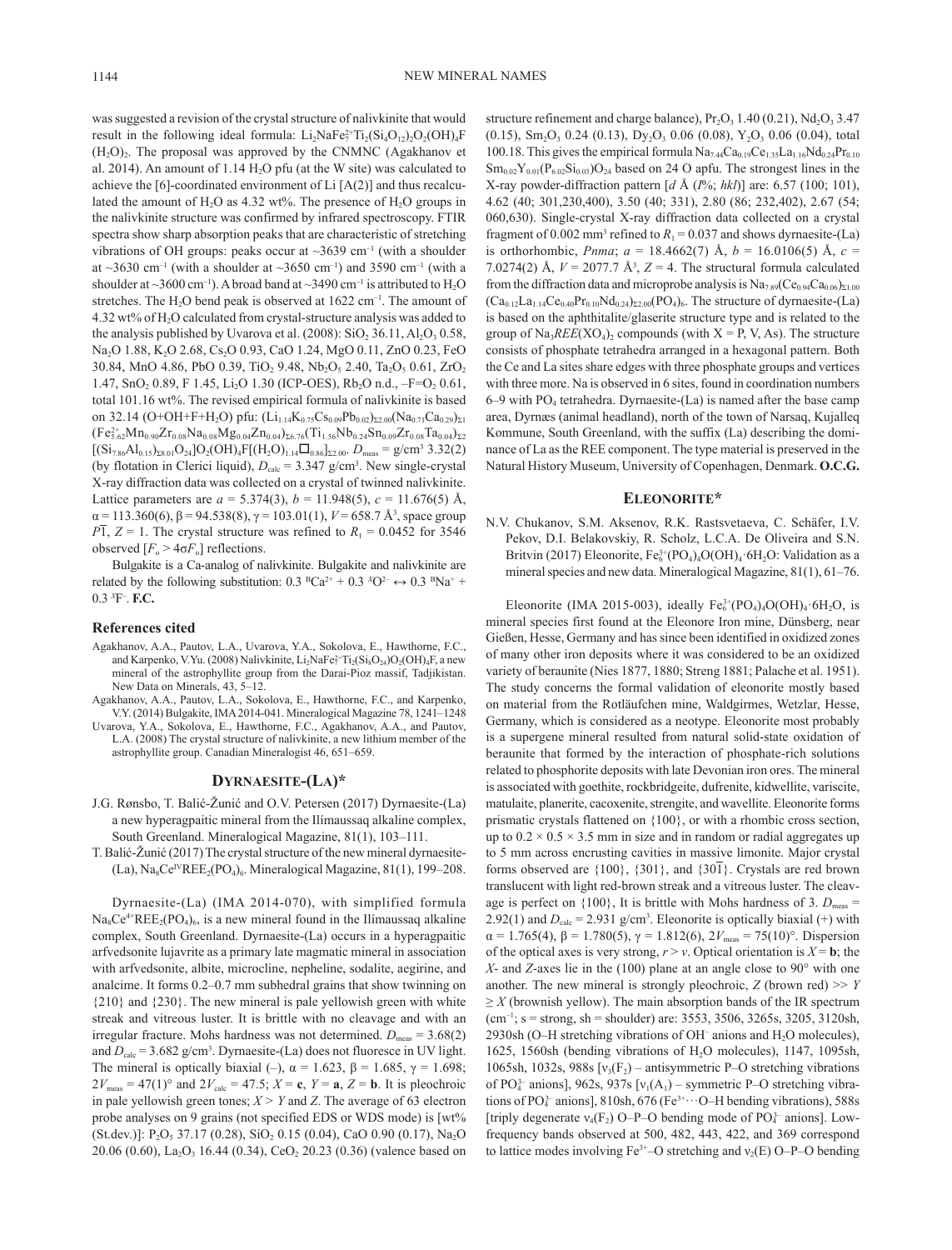vibrations, possibly combined with libration modes of  $H_2O$  molecules. The average of 5 electron probe EDS analyses is [wt% (range)]:  $Al_2O_3$ 1.03 (0.81-1.36), Mn<sub>2</sub>O<sub>3</sub> 0.82 (0.60-0.97), Fe<sub>2</sub>O<sub>3</sub> 51.34 (50.60-52.08) (Mössbauer),  $P_2O_5$  31.06 (30.57–3.49), H<sub>2</sub>O 16.4 (by chromatography of ignition products at 1200 °C), total 99.58. The empirical formula based on 27 apfu and structural refinement data is  $(\text{Fe}_{5.76}^{3+}\text{Al}_{0.18}\text{Mn}_{0.09}^{3+})_{\Sigma 6.03}$  $(PO<sub>4</sub>)<sub>3.92</sub>O(OH)<sub>4.34</sub>$  5.98H<sub>2</sub>O. The strongest lines in the X-ray powderdiffraction pattern [*d* Å (*I*%; *hkl*)] are: 10.41 (100; 200), 9.67 (38; 002), 7.30 (29; 202), 4.816 (31; 111,004), 3.432 (18; 600,114,404,313), 3.197  $(18; 510, 51\overline{1}, 006, 31\overline{4}, 602)$ , 3.071 (34; 314,115). The unit-cell parameters refined from powder-diffraction data are:  $a = 20.694(6)$ ,  $b = 5.143(1)$ , *c* = 19.236(7) Å,  $β = 93.52(2)°$ ,  $V = 2044$  Å<sup>3</sup> Single-crystal X-ray diffraction data collected on a crystal of size  $0.13 \times 0.15 \times 018$  mm refined to  $R_1 = 0.068$  for 2230 unique  $I \geq 2\sigma(I)$  reflections shows eleonorite is monoclinic, space group *C*2/*c*,  $a = 20.679(10)$ ,  $b = 5.148(2)$ ,  $c =$ 19.223(9) Å,  $β = 93.574(9)°$ ,  $V = 2042.5$  Å<sup>3</sup>, and  $Z = 4$ . Eleonorite is the analog of beraunite following heterovalent substitution of one Fe<sup>3+</sup> ion as  $Fe^{3+} + O^{2-} \rightarrow Fe^{2+} + OH^-$ . The structure of eleonorite is based on a heteropolyhedral framework formed by  $M(1-4)O_6$ -octahedra (where  $M = \text{Fe}^{3+}$ ;  $\varnothing = \text{O}^{2-}$ , OH<sup>-</sup>, or H<sub>2</sub>O) and isolated PO<sub>4</sub> tetrahedra, with a wide channel occupied by H<sub>2</sub>O molecules. Eleonorite is named after the Eleonore Iron mine. The neotype from the Rotläufchen mine and a specimen from the Gutglück mine, Braunfels, Wetzlar, Hesse, German are deposited in the Fersman Mineralogical Museum of Russian Academy of Sciences, Moscow, Russia. **O.C.G.**

#### **References cited**

- Nies, A. (1877) Strengit, ein neues Mineral. Neues Jahrbuch für Mineralogie, Geologie und Palaeontologie ,8–16.
	- ——— (1880) Vorläufiger Bericht über zwei neue Mineralien von der Grube Eleonore am Dünsberg bei Gießen. Berichte der Oberhessischen Gesellschaft für Natur- und Heilkunde, 19, 111–113.
- Palache, C., Berman, H., and Frondel, C. (1951) The System of Mineralogy of James Dwight Dana and Edward Salisbury Dana. Volume II. Wiley, New York.
- Streng, A. (1881) Ueber die Phosphate von Waldgirmes. Neues Jahrbuch für Mineralogie, Geologie und Palaeontologie, 101–119.

### **Gatewayite\*, Morrisonite\*, Packratite\*, Vanarsite\***

A.R. Kampf, J.M. Hughes, B.P. Nash and J. Marty (2016) Vanarsite, packratite, morrisonite, and gatewayite: four new minerals containing the  $[As^{3+}V_{12}^{4+,5+}As_6^{5+}O_{51}]$  heteropolyanion, a novel polyoxometalate cluster. Canadian Mineralogist, 54, 145–162.

Secondary mineralization at the Packrat mine in the Gateway district, Mesa County, Colorado, U.S.A. (38°38'51.28"N 109°02'49.77"W), has yielded four new minerals containing the novel polyoxometalate-like heteropolyanion,  $[As^{3+}V_{12}^{4+,5+}As_6^{5+}O_{51}]$ , which is new to science. The four new minerals are gatewayite, morrisonite, packratite, and vanarsite and should be referred to as the vanarsite mineral family because vanarsite was the first of them to be approved. The four are found together on montroseite- and corvusite-bearing sandstone and are also closely associated with pharmacolite and a potentially new vanadate mineral. The new minerals formation resulted from the oxidation of montroseite-corvusite assemblages in a moist environment. The structures of the vanarsite family minerals consist of two distinct parts, a structural unit and an interstitial unit: the structural unit in all four vanarsite family minerals is the novel  $[As^{3+}V_{12}^{4+,5+}As_6^{5+}O_{51}]$  heteropolyanion composed of twelve distorted  $V^{4+,5+}O_6$  octahedra surrounding a central As<sup>3+</sup>O<sub>3</sub> (arsenite) pyramid and decorated by peripheral  $As<sup>5+</sup>O<sub>4</sub>$  (arsenate) tetrahedra, each of which shares three of its four vertices with  $VO<sub>6</sub>$  octahedra (a mixture of  $V^{4+}$  and  $V^{5+}$ ); the stoichiometry and charge of the heteropolyanion varies from  $[As^{3+}V_2^{4+}V_{10}^{5+}As_6^{5+}O_{51}]^{11-}$  to  $[As^{3+}V_{3.5}^{4+}V_{8.5}^{5+}As_6^{5+}O_{51}]^{12.5-}$  and serves to balance the charge of the interstitial unit, which differs in each of the four minerals. The vanarsite family minerals are the only known minerals that contain both mixed-valence As and mixed-valence V. The

holotype and/or cotype specimens of all those new species are deposited in the Natural History Museum of Los Angeles County, Los Angeles, California, U.S.A.

**Gatewayite** (IMA 2014-096), ideally  $Ca_6(As^{3+}V_3^{4+}V_9^{5+}As_6^{5+}O_{51})$  31H<sub>2</sub>O, occurs as very dark greenish-blue blades are more or less flattened on {101} and elongated on [010], which are up to 0.5 mm long and form divergent intergrowths. It also occurs as crude prisms, up to 1 mm long, with rounded faces and as composite crystals consisting of subparallel intergrowths of narrow prisms up to 2 mm long. Streak is grayish blue and luster is vitreous. Mohs hardness is  $\sim$ 2, fracture is curved, tenacity is brittle and cleavage is fair on  $\{010\}$  and  $\{101\}$ .  $D_{\text{meas}} = 2.34(2)$  g/cm<sup>3</sup> (by floatation in mixtures of methylene iodide and toluene)  $D_{\text{calc}} = 2.337$  $g/cm<sup>3</sup>$ . The mineral is insoluble in  $H<sub>2</sub>O$  at room *T* and easily soluble in diluted HCl at room *T*. Optically, gatewayite is biaxial  $(-)$ ,  $\alpha = 1.621(1)$ ,  $β = 1.654(5)$ ,  $γ = 1.668(5)$  (light not reported),  $2V_{\text{meas}} = 66(1)°$ ,  $2V_{\text{calc}} =$ 65.0°. Dispersion is extreme (sense not determined).  $Y = \mathbf{b}, X^{\wedge} \mathbf{a} \approx 30^{\circ}$ in obtuse β. It is pleochroic: *X* = pale olive green, *Y* = medium greenish blue,  $Z =$  dark greenish blue;  $X \ll Y \ll Z$ . The average of electron probe WDS analysis (9 points in 7 crystals)  $[wt\%$  (ranges)] is: Na<sub>2</sub>O 0.21  $(0.09-0.37)$ , CaO 12.31 (11.90-12.79), SrO 0.41 (0.20-0.66), As<sub>2</sub>O<sub>5</sub> 32.18 (29.62–34.43),  $V_2O_5$  42.97 (41.95–44.32), total 88.08. The H<sub>2</sub>O loss results in higher concentrations for the remaining constituents than is to be expected for the fully hydrated phases; the analyzed constituents normalized to provide a total of 100% when combined with the calculated H<sub>2</sub>O are: Na<sub>2</sub>O 0.19, CaO 11.31, SrO 0.31, As<sub>2</sub>O<sub>3</sub> 3.60, As<sub>2</sub>O<sub>5</sub> 25.40,  $VO<sub>2</sub>7.40, V<sub>2</sub>O<sub>5</sub>31.39, H<sub>2</sub>O$  (on the basis of crystal structure) 20.33, total 100.00. The empirical formula based on V+As = 19 and 82 O apfu is:  $(Ca_{5.54}Na_{0.17}Sr_{010})_{\Sigma5.81}(As_1^{3+}V_{2.45}^{4+}V_{9.48}^{5+}As_{6.07}^{5+}O_{51})$  31H<sub>2</sub>O. The strongest lines of the X-ray powder diffraction pattern [*d* Å (*I*%); *hkl* not reported by the authors)] are: 13.2 (47), 11.1 (8), 9.7 (100), 3.246 (9), 2.953 (9), 2.866 (14), 2.810 (17), and 2.758 (9). The single-crystal unit-cell parameters are: *a* = 11.1850(4), *b* = 16.8528(4), *c* = 20.7146(15) Å, β = 91.166(6)°, and  $V = 3903.9 \text{ Å}^3$ ,  $Z = 2$ , space group  $P2<sub>1</sub>$ . The structure was refined to  $R_1 = 0.053$  for 9088 unique, observed  $[F_0 > 4\sigma F_0]$  reflections. In the structure of gatewayite, the interstitial unit consists of nine isolated  $H_2O$ groups, four of which are partially occupied, and six Ca–O polyhedra that are sixfold- or sevenfold-coordinated. The Ca–O polyhedra share one, two, or three of their vertices with O atoms of the  $VO<sub>6</sub>$  octahedra and/or AsO4 tetrahedra of the structural unit. The remaining vertices of the Ca polyhedra are  $H_2O$  groups. The structural units are linked via the Ca–O polyhedra into a sheet parallel to {101}. The Ca polyhedra do not link to one another. The only linkage between these sheets is via hydrogen bonds. The interstitial unit,  $[Ca_6(H_2O)_{23} \cdot 8H_2O]^{12+}$ , combines with the  $[As^{3+}V_3^{4+}V_9^{5+}As_6^{5+}O_{51}]^{12-}$  polyanion structural unit in the formula unit. Gatewayite is named for the Gateway mining district in which the Packrat mine is located. Gateway is also the nearest town to the Packrat mine.

**Morrisonite** (IMA 2014-088), ideally  $Ca_{11}(As^{3+}V_2^{4+}V_{10}^{5+}As_6^{5+}O_{51})_2$  78H<sub>2</sub>O, occurs as very dark blue blades are flattened on {010} and elongated on [100]. They are up to about 1 mm long, striated lengthwise, and grow in sub-parallel and divergent intergrowths. Streak is grayish blue and luster is vitreous. Mohs hardness is  $\sim$ 2 $\frac{1}{2}$ , fracture is curved, tenacity is brittle, and cleavage is perfect on  $\{010\}$  and good on  $\{100\}$ .  $D_{\text{meas}} = 2.29(2)$  g/cm<sup>3</sup> (by floatation in mixtures of methylene iodide and toluene)  $D_{\text{calc}} = 2.221$  $g/cm<sup>3</sup>$ . The mineral is insoluble in  $H<sub>2</sub>O$  at room *T* and easily soluble in diluted HCl at room *T*. Optically, morrisonite is biaxial  $(-)$ ,  $\alpha = 1.611(2)$ ,  $β<sub>calc</sub> = 1.631, γ = 1.637(2)$  (light not reported),  $2V<sub>meas</sub> = 58(1)°$ . Dispersion is not observable.  $Y = \mathbf{b}$ ,  $X \approx \mathbf{a}$ ,  $Z \approx \mathbf{c}$ . It is pleochroic:  $X = \text{blue}, Y$  $=$  dark blue,  $Z =$  dark blue;  $X \ll Y \approx Z$ . The average of electron probe WDS analysis (33 points in 13 crystals) [wt% (ranges)] is:  $Na<sub>2</sub>O$  0.21  $(0.01-0.57)$ , CaO 11.82 (10.98-12.30, As<sub>2</sub>O<sub>5</sub> 32.71 (30.59-34.58), V<sub>2</sub>O<sub>5</sub>  $42.79$  (41.43–44.73), total 87.53. The H<sub>2</sub>O loss results in higher concentrations for the remaining constituents than is to be expected for the fully hydrated phases; the analyzed constituents normalized to provide a total of 100% when combined with the calculated  $H_2O$  are: Na<sub>2</sub>O 0.18, CaO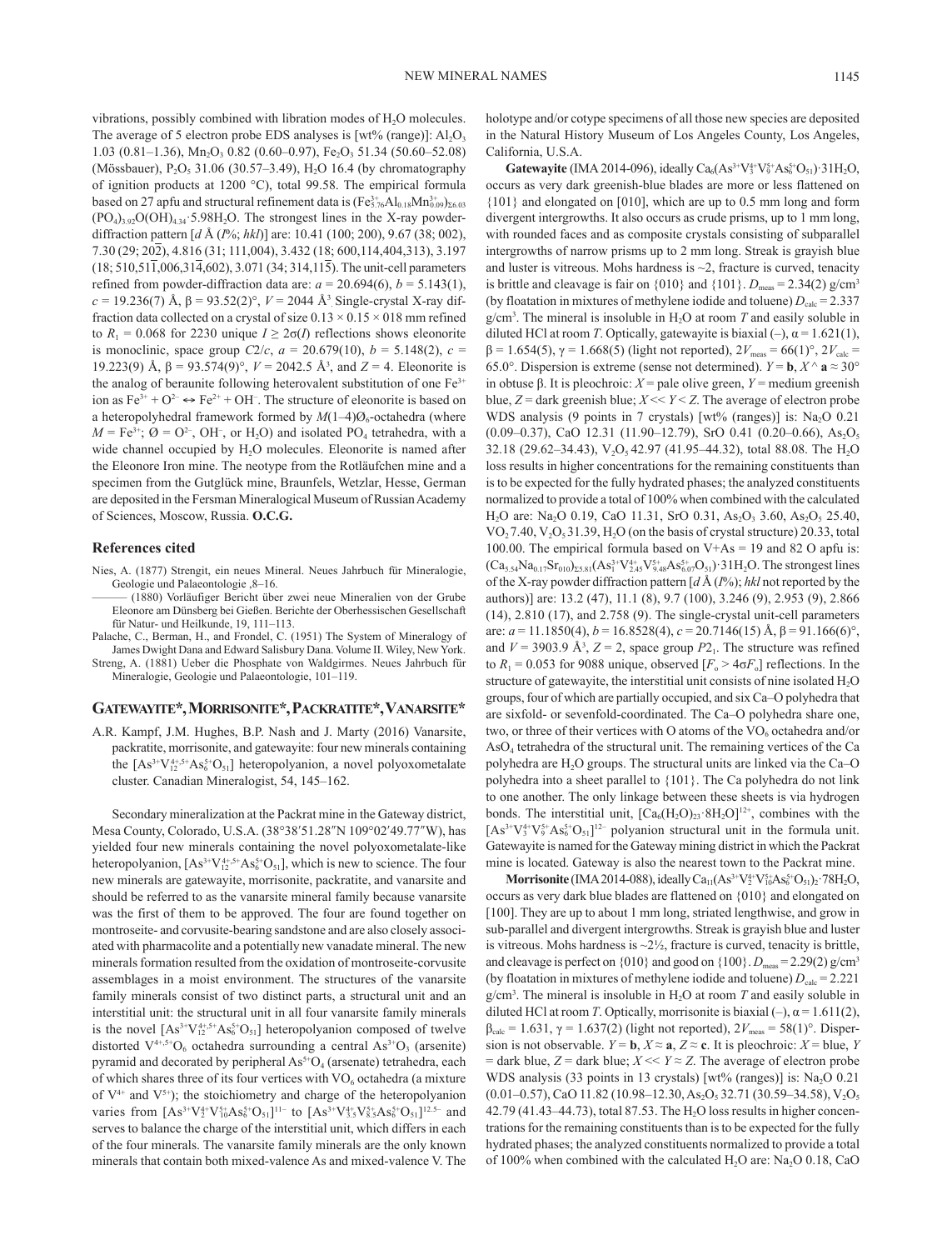$10.36$ , As<sub>2</sub>O<sub>3</sub> 3.44, As<sub>2</sub>O<sub>5</sub> 24.63, VO<sub>2</sub> 5.14, V<sub>2</sub>O<sub>5</sub> 31.82, H<sub>2</sub>O (on the basis of crystal structure) 24.44, total 100.00. The empirical formula based on  $V+As = 38$  and 180 O apfu is:  $(Ca_{10.61}Na_{0.34})_{\Sigma10.95}(As_{1.00}^{3+}V_{1.78}^{4+}V_{10.06}^{5+}As_{6.16}^{5+})$  $O_{51}$ )<sub>2</sub>·78H<sub>2</sub>O. The strongest lines of the X-ray powder diffraction pattern [*d* Å (*I*%); *hkl* not reported by the authors)] are: 12.2 (69), 11.4 (100), 9.9 (16), 9.2 (23), 6.81 (12), 6.10 (11), 2.936 (16), and 2.839 (12). The single-crystal unit-cell parameters are:  $a = 14.9566(18)$ ,  $b = 48.208(6)$ ,  $c = 23.838(3)$  Å,  $β = 90.034(6)°$ , and  $V = 17187$  Å<sup>3</sup>,  $Z = 4$ , space group  $P2_1/c$ . The structure was refined to  $R_1 = 0.075$  for 4194 unique, observed  $[F_0 > 4\sigma F_0]$  reflections. In the structure of morrisonite the interstitial unit consists of 10 well-defined Ca–O polyhedra in all of which the Ca atom is sevenfold coordinated. These Ca–O polyhedra share one, two, or three of their vertices with O atoms of the  $VO_6$  octahedra and/or As $O_4$  tetrahedra of the structural unit. The remaining vertices of these Ca–O polyhedra are  $H<sub>2</sub>O$  groups. A further 11th Ca site could not be well defined in the refinement. The structural units are linked via the Ca–O polyhedra, as well as by an extensive system of hydrogen bonds. The interstitial unit,  $[Ca_{11}(H_2O)_{78}]^{22+}$ , combines with two  $[As^{3+}V_2^{4+}V_{10}^{5+}As_6^{5+}O_{51}]^{11-}$  polyanion structural units in the formula unit. Morrisonite is named for the Morrison Formation, in which the Packrat mine and other U–V mines of the Uravan mineral belt occur.

**Packratite** (IMA 2014-059), ideally  $Ca_{11}(As^{3+}V_2^{4+}V_{10}^{5+}As_6^{5+}O_{51})_2.83H_2O$ , occurs as very dark greenish-blue blades are flattened on {110} and elongated on [001]. They are up to about 1 mm long, striated lengthwise, and grow in sub-parallel and divergent intergrowths. It also occurs as pearly green, botryoidal aggregates. Streak is grayish blue and luster is vitreous. Mohs hardness is  $\sim$ 2, fracture is curved, tenacity is brittle and cleavage is fair on  $\{001\}$ ,  $\{110\}$ , and  $\{110\}$ .  $D_{\text{meas}} = 2.36(2)$  g/cm<sup>3</sup> (by floatation in mixtures of methylene iodide and toluene)  $D_{\text{calc}} = 2.351$  $g/cm<sup>3</sup>$ . The mineral is insoluble in  $H<sub>2</sub>O$  at room *T* and easily soluble in diluted HCl at room *T*. Optically, packratite is biaxial (–),  $\alpha_{\text{calc}} = 1.625$ , β  $= 1.628(2)$ ,  $γ = 1.629(2)$  (light not reported),  $2V_{\text{meas}} = 60.7(4)°$ . Dispersion is moderate  $r \le v$ .  $X \approx \perp \{110\}$ ,  $Z \wedge c \approx 20^{\circ}$ . It is non-pleochroic. The average of electron probe WDS analysis (4 points in 2 crystals) [wt% (ranges)] is: Na<sub>2</sub>O 0.30 (0.25–0.38), CaO 11.29 (10.69–11.79), As<sub>2</sub>O<sub>5</sub> 31.28 (29.33-34.22), V<sub>2</sub>O<sub>5</sub> 40.23 (38.53-41.76), total 83.22. The H<sub>2</sub>O loss results in higher concentrations for the remaining constituents than is to be expected for the fully hydrated phases; the analyzed constituents normalized to provide a total of 100% when combined with the calculated  $H<sub>2</sub>O$  are: Na<sub>2</sub>O 0.27, CaO 10.27, As<sub>2</sub>O<sub>3</sub> 3.38, As<sub>2</sub>O<sub>5</sub> 24.29, VO<sub>2</sub> 5.57, V<sub>2</sub>O<sub>5</sub> 30.46, H2O (on the basis of crystal structure) 25.56, total 100.00. The empirical formula based on V+As = 38 and 185 O apfu is:  $(Ca_{10.72}Na_{0.51})_{\Sigma11.23}$  $(As_{1.00}^{3+}V_{1.97}^{4+}V_{9.80}^{5+}As_{6.23}^{5+}O_{51})_2.83H_2O$ . The strongest lines of the X-ray powder diffraction pattern [*d* Å (*I*%); *hkl* not reported by the authors)] are: 14.5 (49), 12.1 (49), 10.5 (100), 7.45 (20), 6.61 (16), 2.939 (22), 2.846 (19), and 2.732 (22). The single-crystal unit-cell parameters are:  $a = 18.0572(4)$ ,  $b = 19.4126(4)$ ,  $c = 24.0586(17)$  Å,  $\alpha = 87.364(6)$ ,  $\beta =$ 86.266(6),  $\gamma = 79.267(6)$ °, and  $V = 8263.4$  Å<sup>3</sup>,  $Z = 2$ , space group P1. The structure was refined to  $R_1 = 0.0395$  for 14753 unique, observed  $[F_0 > 4\sigma F_0]$  reflections. In the structure of packratite, the interstitial unit consists of 24 isolated  $H_2O$  groups and 11 Ca–O polyhedra that are sevenfold, eightfold, or ninefold coordinated. The Ca–O polyhedra share one, two, or three of their vertices with O atoms of the  $VO<sub>6</sub>$  octahedra and/or AsO<sub>4</sub> tetrahedra of the structural unit. The remaining vertices of the Ca polyhedra are  $H<sub>2</sub>O$  groups. The structural units are linked via the Ca–O polyhedra, as well as by an extensive system of hydrogen bonds. None of the Ca polyhedra links to another. The interstitial unit,  $[Ca_{11}(H_2O)_{59} \cdot 24H_2O]^{22+}$ , combines with two  $[As^{3+}V_2^{4+}V_{10}^{5+}As_6^{5+}O_{51}]^{11-}$  polyanion structural units in the formula unit. Packratite is named for the locality, the Packrat mine.

**Vanarsite** (IMA 2014-031), ideally NaCa<sub>12</sub>( $\text{As}^{3+}\text{V}_{3.5}^{4+}\text{V}_{8.5}^{5+}\text{As}^{5+}\text{O}_{51}$ )<sub>2</sub>·78H<sub>2</sub>O, occurs as very dark blue blades flattened on {100} and elongated on [010], which occur in subparallel intergrowths and form fan-like or finger-like aggregates up to about 5 mm in length. Streak is grayish blue

and luster is vitreous. Mohs hardness is  $\sim$ 2, fracture is curved, tenacity is brittle and cleavage is fair on  $\{100\}$ .  $D_{\text{meas}} = 2.48(2)$  g/cm<sup>3</sup> (by floatation in mixtures of methylene iodide and toluene),  $D_{\text{calc}} = 2.460 \text{ g/cm}^3$ . The mineral is insoluble in  $H_2O$  at room  $T$  and easily soluble in diluted HCl at room *T*. Optically, vanarsite is biaxial  $(-)$ ,  $\alpha = 1.645(5)$ , due to the dark color in the *Y* and *Z* optical directions β and γ calculated based upon the independently measured retardation ( $\alpha - \gamma = 0.04$ ) and 2*V* value: β<sub>calc</sub> = 1.677,  $\gamma_{\text{calc}} = 1.681$  (light not reported),  $2V_{\text{meas}} = 37(2)^\circ$ . Dispersion not observable. *Y* = **b**, *X* ^ **a** ≈ 12° in obtuse β. It is pleochroic: *X* = cornflower blue,  $Y =$  dark blue,  $Z =$  dark blue;  $X \ll Z \ll Y$ . The average of electron probe WDS analysis (16 points in 8 crystals)  $[wt\%$  (ranges)] is: Na<sub>2</sub>O 0.63 (0.43–1.22), CaO 13.08 (12.65–13.46), SrO 0.21 (0.10–0.35), FeO  $0.04 (0.00-0.08), As<sub>2</sub>O<sub>5</sub>31.61 (28.55-34.24), V<sub>2</sub>O<sub>5</sub>43.89 (41.41-45.33),$ total 89.47. The  $H<sub>2</sub>O$  loss results in higher concentrations for the remaining constituents than is to be expected for the fully hydrated phases; the analyzed constituents normalized to provide a total of 100% when combined with the calculated  $H_2O$  are: Na<sub>2</sub>O 0.54, CaO 11.30, SrO 0.19, FeO 0.03, As<sub>2</sub>O<sub>3</sub> 3.41, As<sub>2</sub>O<sub>5</sub> 23.34, VO<sub>2</sub> 9.55, V<sub>2</sub>O<sub>5</sub> 27.44, H<sub>2</sub>O (on the basis of crystal structure) 24.20, total 100.00. The empirical formula based on V+As = 38 and 180 O apfu is:  $(Ca_{11.70}Na_{1.01}Sr_{0.11}Fe_{0.02}^{2+})_{\Sigma12.84}(As_{1.00}^{3+})$  $V_{3.34}^{4+}V_{8.76}^{5+}As_{5.90}^{5+}O_{51})_2.78H_2O$ . The strongest lines of the X-ray powder diffraction pattern [*d* Å (*I*%); *hkl* not reported by the authors)] are: 13.1 (100), 10.0 (98), 9.3 (63), 7.87 (56), 4.67 (35), 4.44 (31), 3.339 (33), and 2.962 (32). The single-crystal unit-cell parameters are:  $a = 25.8515(5)$ , *b* = 10.9416(2), *c* = 28.2861(6) Å,  $β = 102.215(1)°$  and  $V = 7828.9$  Å<sup>3</sup>,  $Z = 2$ , space group  $P2_1/c$ . The structure was refined to  $R_1 = 0.048$  for 14592 unique, observed  $[F_0 > 4\sigma F_0]$  reflections. In the structure of vanarsite, the interstitial unit consists of seven isolated  $H_2O$  groups, one insular  $Na(H<sub>2</sub>O)<sub>6</sub> octahedron, and six Ca-O polyhedra that are either sevenfold$ or eightfold coordinated. The Ca–O polyhedra share two, three, or four of their vertices with O atoms of the  $VO_6$  octahedra and/or As $O_4$  tetrahedra of the structural unit. The remaining vertices of the Ca polyhedra are H<sub>2</sub>O groups. The interstitial unit,  $[Na(H_2O)_6Ca_{12}(H_2O)_{58} \cdot 14H_2O]^{25+}$ , combines with two  $[As^{3+}V_{8.5}^{5+}V_{3.5}^{4+}As_6^{5+}O_{51}]^{12.5-}$  polyanion structural units in the formula unit. The name vanarsite is based on the composition of the mineral and specifically the fact that it contains vanadate, arsenite, and arsenate groups. **F.C.**

#### **Joanneumite\***

H.-P. Bojar, F. Walter and J. Baumgartner (2017) Joanneumite,  $Cu(C_3N_3O_3H_2)_2(NH_3)_2$ , a new mineral from Pabellón de Pica, Chile and the crystal structure of its synthetic analogue. Mineralogical Magazine, 81(1), 155–166.

The new mineral joanneumite (IMA 2012-001) ideally  $Cu(C_3N_3O_3H_2)_2(NH_3)_2$ , triclinic, is the first mineral containing the isocyanurate anion,  $(C_3N_3O_3H_2)$ . It was discovered in the guano deposit at Pabellón de Pica Mountain, Iquique Province, Tarapacá Region, Chile (20°54′50″S, 70°08′25″W). A convergence of a small disseminated Cu mineralization in the hosting gabbro with the nitrogen-rich guano sites on its top led to formation of unique mineralization. Three minerals containing NH3 (ammine) group (ammineite, shilovite, chanabayaite) were discovered here along with an alkali-ammonia-copper-sulfate möhnite and alkali-copper-oxalate antipinite. Joanneumite is closely associated with salammoniac, dittmarite, möhnite, and gypsum filling small cracks in gabbroic rocks. It forms violet microcrystalline aggregates up to 2 mm showing sometimes well-shaped cubic crystals which are pseudomorphs after unidentified mineral. The new mineral is transparent, vitreous with a pale violet streak and is non-fluorescent. Mohs hardness is 1. The density was not measured due to the lack of the suitable material;  $D_{\text{calc}} = 2.020$ g/cm3 for an ideal chemical formula. The optical properties were not obtained. The FTIR spectrum of joanneumite is identical to its synthetic analog *trans*-[Cu(cyan-κN)<sub>2</sub>(NH<sub>3</sub>)<sub>2</sub>]. The main absorption bands of the IR spectrum (cm<sup>-1</sup>; s = strong, m = medium, w = weak) are: 3331s,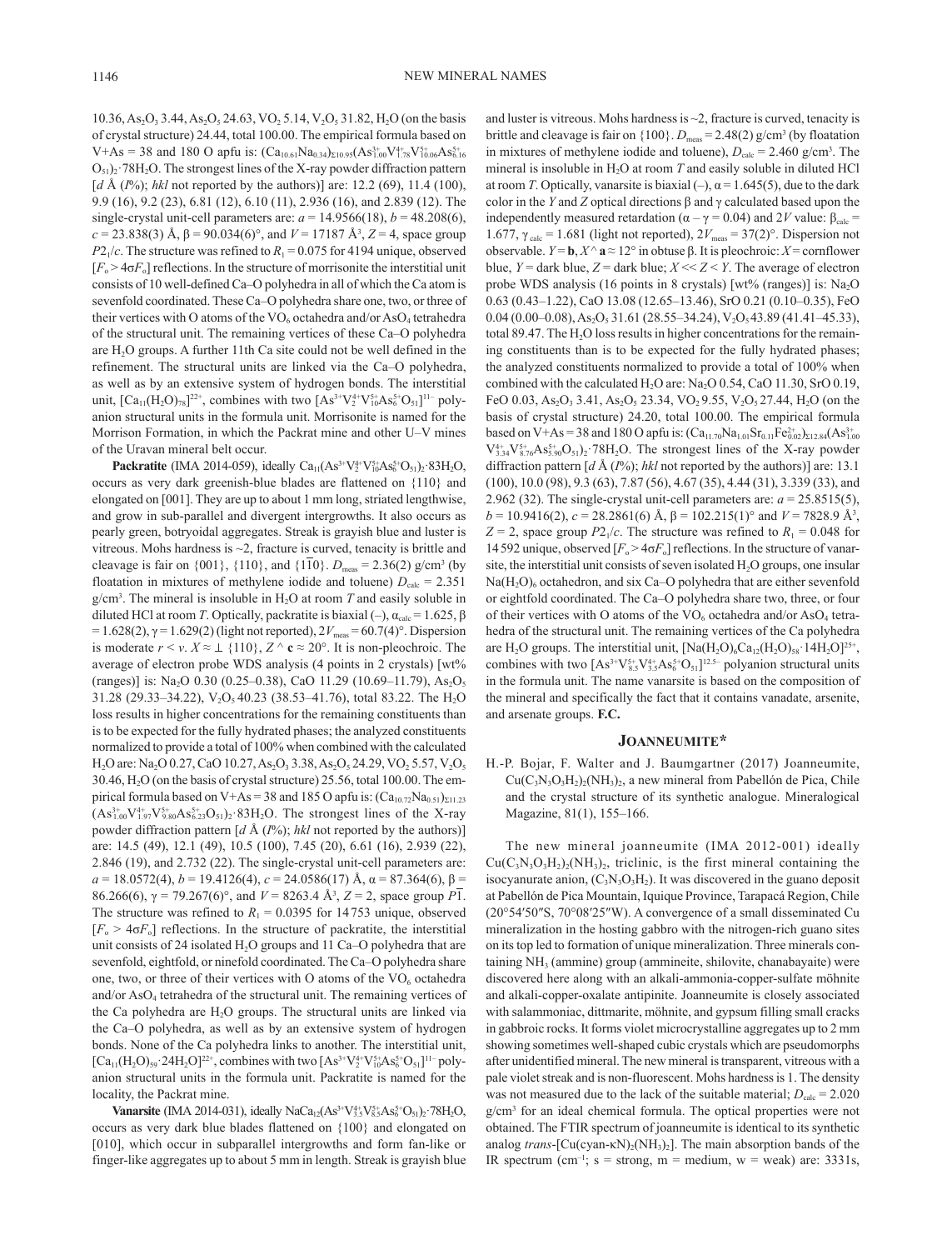3266w, 3182m, 3159m, 3012s, 2968w, 2852m, 2805m (N–H stretching vibrations of amine groups); 1786w, 1733s and 1097m, 1089w (C–O stretching vibrations of the isocyanurate complex); 1678m, 1628m, 1602s, 1512w, 1482m, 1453m, 1423m, 1478s (C–N stretching); 1249s (N–H deformation vibrations); 816m (C–N deformation); 773s, 755w, 738s, 712w (πC–O); 689m, 551s, 454s, 427s (C–N–C , C–O, and N–C–O deformation vibrations). The bands related to  $H_2O$  molecules and OH<sup>-</sup> ions were not detected. The average of 10 electron probe EDS analysis (using a rasterized beam and gold-coated samples) is [wt% (range)]: C 20.33 (19.21–21.50), N 31.11 (30.31–32.00), O 28.34 (27.32–27.42), Cu 17.27 (16.72–17.57), Zn 0.24 (0–0.60), H 2.82 (calculated from the structural formula), total 100.11. No other elements with an atomic number  $>8$  were detected. This corresponds to empirical formula  $Cu<sub>0.96</sub>$  $Zn_{0.01}N_{7.84}C_{5.98}O_{6.25}H_{9.96}$  based on 31 atoms pfu. The idealized formula is  $CuN_8C_6O_6H_{10}$  and the structural formula is  $Cu(C_3N_3O_3H_2)_2(NH_3)_2$ . The strongest lines of the powder X-ray diffraction pattern are [*d* Å (*I*%; *hkl*)] 6.52 (68; 010), 5.15 (47; 011), 4.66 (21; 100, $\overline{1}10$ ), 4.35 (9;  $\overline{1}11$ ), 3.29  $(6; \overline{1}20), 3.22 (7; \overline{1}11), 3.140 (100; \overline{1}21), 2.074 (7; \overline{1}32).$  The unit-cell parameters refined from powder diffraction data of joanneumite at 293 K are: *a* = 5.042(1), *b* = 6.997(1), *c* = 9.099(2) Å, α = 90.05(3), β = 98.11(2), γ = 110.95(3)°, *V* = 296.3 Å3 . Joanneumite is triclinic, space group *P*1. The powder diffraction patterns of joanneumite and its synthetic analog are identical. Due to the lack of suitable natural single crystals the synthetic analog of joanneumite was prepared for the single-crystal structure refinement. The crystal structure was solved and refined to  $R = 0.025$ based upon 1166 unique  $I > 2\sigma(I)$  reflections. The unit-cell parameters obtained from single-crystal data at 100 K:  $a = 4.982(1)$ ,  $b = 6.896(1)$ , *c* = 9.115(2) Å, α = 90.53(3), β = 97.85(3), γ = 110.08(3)°, *V* = 290.8 Å3 ,  $Z = 1$ . The basic structural unit consists of two isocyanurate rings and two ammine ligands each bound through nitrogen atoms to a central Cu atom located at the inversion center, having a distorted square-planar coordination of N atoms. The isocyanurate rings build a topological crenellated ribbon by pairs of hydrogen bonds. The isocyanurate rings are oriented to a layer parallel to  $(121)$ . The three hydrogens of the ammine groups connect these layers into a three-dimensional network by hydrogen bonds. Practical identity of chemical, power XRD and FTIR data allows to conclude that the crystal structure of joanneumite is identical with the structure of the synthetic bis (isocyanurato) diamminecopper (II). The basic structural unit in the joanneumite structure is similar to that of ammineite,  $CuCl<sub>2</sub>(NH<sub>3</sub>)<sub>2</sub>$ . The two Cl atoms in the ammineite structure are replaced by two isocyanurate groups in the joanneumite structure. Joanneumite is named for the Universalmuseum Joanneum, Graz, Austria which had its bicentennial in 2011 and where the type specimen has been deposited. **D.B.**

#### **Mendeleevite-(Nd)\***

A.A. Agakhanov, L.A. Pautov, E. Sokolova, F.C. Hawthorne, V.Yu. Karpenko, O.I. Siidra and V.K. Garanin (2010) Mendeleevite-(Nd),  $(Cs,\Box)_{6}(\Box,Cs)_{6}(\Box,K)_{6}(REE,Ca)_{30}(Si_{70}O_{175})(OH,H_{2}O,F)_{35}$ , a new mineral from the Darai-Pioz alkaline massif, Tajikistan. Mineralogical Magazine, 81(1), 135–141.

Mendeleevite-(Nd) (IMA 2015-031), ideally  $(Cs,\Box)_6(\Box,Cs)_6(\Box,K)_6$  $(REE, Ca)_{30}(Si_{70}O_{175})$  (OH, H<sub>2</sub>O, F)<sub>35</sub>, is a new mineral species coming from the upper Darai-Pioz alkaline massif (located at the juncture of Turkestan, Alay, and Zeravshan Ranges), a ring structure of biotite granites, and aegirine- and quartz-bearing syenites, which occupies the core of a large synclinal fold of terrigenous rocks and schists. The massif has been intruded by alkaline pegmatites, fenites, and carbonatites. Mendeleevite-(Nd) was found in a pectolite aggregate in quartz-rich rocks, which consist mainly of medium-coarse to granular quartz. Brownish-gray nest-like clusters of pectolite aggregate (1 to 30 cm wide) mainly consist of fine to medium pectolite grains, quartz,

aegirine, and fluorite, with minor khvorovite, mendeleevite-(Ce), sokolovaite, hyalotekite, orlovite, kirchhoffite, pekovite, neptunite, zeravshanite, senkevichite, nordite-(Ce), alamosite, pyrochlore-group minerals, and baratovite. Mendeleevite-(Nd) occurs as transparent, colorless, sometimes with a pale brown hue, crystals 10–40 μm in size. It is brittle, with conchoidal fracture. Streak is white, luster is vitreous, while cleavage and parting have not been observed. The indentation hardness  $VHN<sub>50</sub> = 621 (491–672) kg/mm<sup>2</sup> corresponding$ to Mohs hardness of 5–5.5. Mendeleevite-(Nd) is not soluble either in water, or in HCl (1:1). It does not luminesce under UV light.  $D_{\text{meas}} =$ 3.20(2)  $g/cm^3$  (by flotation),  $D_{calc} = 3.155$   $g/cm^3$ . Mendeleevite-(Nd) is optically isotropic,  $n = 1.582(2)$ . IR spectrum shows the following absorption bands 408, 1612, 1011, 980, 695(shoulder), 547(shoulder). The average of 12 electron probe WDS analyses in 2 grains is (wt%, range):  $SiO<sub>2</sub>$  42.30 (41.65–43.22),  $Gd<sub>2</sub>O<sub>3</sub>$  1.69 (1.41–2.07),  $Eu<sub>2</sub>O<sub>3</sub>$  0.47  $(0.18-1.06)$ , Sm<sub>2</sub>O<sub>3</sub> 4.19 (3.57–4.56), Nd<sub>2</sub>O<sub>3</sub> 16.19 (15.25–16.85), Pr<sub>2</sub>O<sub>3</sub> 2.79 (2.28–3.53), Ce<sub>2</sub>O<sub>3</sub> 10.12 (9.72 – 10.78), La<sub>2</sub>O<sub>3</sub> 3.60 (3.23–4.11), SrO 2.99 (2.15–3.60), CaO 2.20 (1.93–2.65), Cs<sub>2</sub>O 8.50 (7.18–9.55), K<sub>2</sub>O 0.85 (0.12–1.73), F 1.25, H<sub>2</sub>O [calculated form charge balance and stoichiometry by analogy with mendeleevite-(Ce)]  $3.85$ ,  $-O=F<sub>2</sub>$ 0.53, total 100.46. The empirical formula calculated on the basis of 210 (O+F) apfu is:  $Cs_6(\square_{4.20}K_{1.80})_{26.00}$ {[(Nd<sub>9.57</sub>Ce<sub>6.13</sub>Sm<sub>2.39</sub>La<sub>2.20</sub>Pr<sub>1.68</sub>Gd<sub>0.93</sub>  $\text{Eu}_{0.27}$ )  $\text{23.17}(Ca_{3.90}Sr_{2.87})$   $\text{25.77}$   $\text{229.94}$   $\Box$  0.06}  $\text{230}(Si_{70.03}O_{175})(OH_{14.47}F_{6.54})$   $\text{221.01}$  $(H_2O)_{14}$ ,  $Z = 2$ . The strongest lines of the X-ray powder pattern [*d* Å (*I*%; *hkl*)] are: 15.63 (55; 110), 12.73 (40; 111), 11.01 (100; 002), 4.07 (30; 234,205,324), 3.56 (30; 116,325,235), 3.47 (42; 206,026), 3.099 (42; 345,435,055), 2.192 (42; 0.0.10,608), 1.819 (41; 3.6.10). The unit-cell parameter refined from the powder data are  $a = 21.9106(4)$  Å,  $V = 10518.7$  Å<sup>3</sup>. The extinction laws in the X-ray powder data are in accord with the space group *Pm*3, as in mendeleevite-(Ce) (Sokolova et al. 2011). The same space group has been therefore assigned mendeleevite-(Nd) structure. Mendeleevite-(Nd) is the Nd-analog of mendeleevite-(Ce). Both minerals differ in the dominant REE element, Nd and Ce, with a slight change in amount of REE and Ca(+Sr):  $REE_{23}Ca<sub>7</sub>$ [mendeleevite-(Nd)] and  $REE_{22}Ca_6$  mendeleevite-(Ce)] accompanied by change in the OH:H2O ratio: 14.46:14.00 [mendeleevite-(Nd)] and 10.17:17.75 [mendeleevite-(Ce)]. Both minerals are named after Dmitri Mendeleev (1834–1907), the great Russian chemist, author of the periodic table of chemical elements, who has had a significant impact on the development of natural sciences and industry, both in Russia and around the world. The holotype specimen has been deposited in the Fersman Mineralogical Museum, Russian Academy of Sciences, Moscow, Russia. **F.C.**

## **Reference cited**

Sokolova, E., Hawthorne, F.C., Pautov, L.A., Agakhanov, A.A., and Karpenko, V.Yu. (2011) The crystal structure and crystal chemistry of mendeleevite-(Ce),  $(Cs,\Box)_{6}(\Box,Cs)_{6}(\Box,K)_{6}$ (REE,Ca, $\Box)_{30}$ (Si<sub>70</sub>O<sub>175</sub>)(H<sub>2</sub>O,OH,F, $\Box)_{35}$ , a potential microporous material. Mineralogical Magazine, 75, 2583–2596.

### **Nolzeite\***

M.M.M. Haring and A.M. McDonald (2017) Nolzeite, Na(Mn, $\Box$ )<sub>2</sub>[Si<sub>3</sub>(B,Si) O9(OH)2]·2H2O, a new pyroxenoid mineral from Mont Saint-Hilaire, Quebec, Canada. Mineralogical Magazine, 81(1), 183–187.

Nolzeite (IMA 2014-086), ideally Na(Mn, $\Box$ )<sub>2</sub>[Si<sub>3</sub>(B,Si)O<sub>9</sub>  $(OH)<sub>2</sub>$ ]  $2H<sub>2</sub>O$ , is a new mineral found in altered sodalite syenite at the Poudrette quarry, La Vallée-du-Richelieu, Montérégie (formerly Rouville County), Québec, Canada. Nolzeite is a late-stage mineral likely forming under alkaline conditions over a narrow range of low pressures and temperatures. The new mineral was found in  $\sim$  1 cm diameter vugs in a loose boulder ( $\sim$ 1 × 1 m) of sodalite syenite in association with aegirine, nepheline, sodalite, eudialyte-group minerals, analcime, natron, pyrrhotite, catapleiite, steedeite, and an unidentified mineral. Crystals are euhedral,